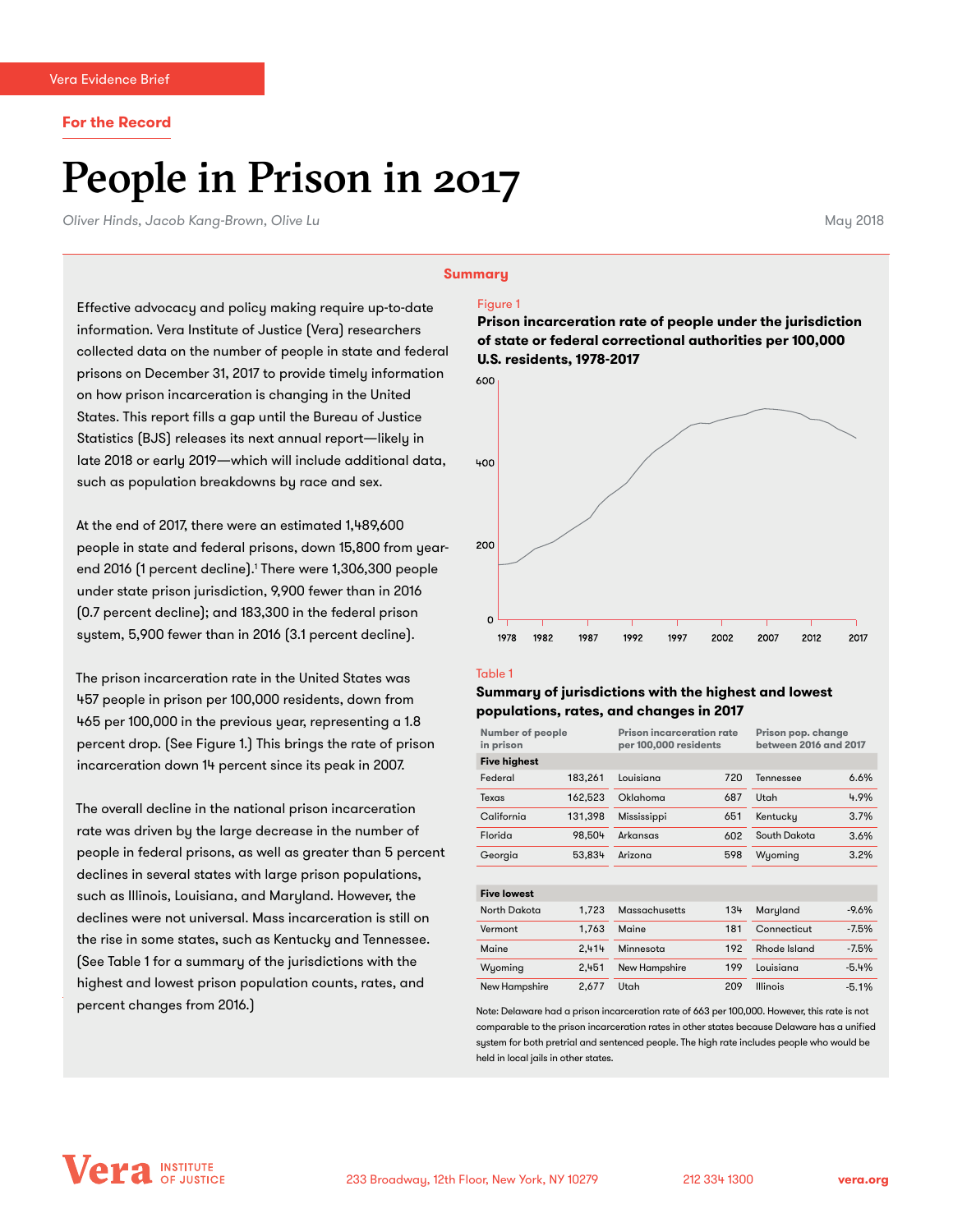# Introduction

The Bureau of Justice Statistics (BJS) releases state and federal prison population data through the National Prison Statistics (NPS) data series. These reports provide a comprehensive analysis of prison populations, including by race and sex, for the previous calendar year. The most recent report, which provides year-end 2016 data, was released in January 2018.2 In order to provide the public with more timely information, Vera collected year-end 2017 prison population data directly from state departments of corrections and the federal Bureau of Prisons (BOP). This report will fill an information gap until BJS releases its report.

All prison population counts in this report are estimates of the number of people held under the *jurisdiction* of the correctional authority, not the number of people in *custody*. (See "Methodology" at page 5 for a definition of these terms and a detailed description of Vera's methods.) Generally, Vera obtained data from departments' official websites. In states where this data was not yet available, Vera requested and obtained the information from departments' media relations or research and statistics divisions. Vera collected data for the total number of people under the jurisdiction of each state (available from 44 departments) and the BOP and, when this was not available, the total custodial population (which was available from six departments). Vera then adjusted the custody population figures to estimate the jurisdiction total.

# Prison population

The 15,800-person drop in the number of people in state and federal prisons continues an eight-year decline in the total U.S. prison population. As of December 2017, there were 125,900 fewer people in prison since the peak population in 2009, representing an 8 percent reduction. Federal prisons held 183,300 people—a decrease of 3.1 percent from December 2016. (See Table 2.) The federal prison population constituted 12.3 percent of the total U.S. prison population and accounted for 37.5 percent of the overall decline since 2016.

The BOP and 30 states reduced the number of people held in prison in 2017. Alabama, Connecticut, Florida, Illinois, Louisiana, Maryland, Michigan, Texas, and the BOP each reduced their prison populations by more than 1,000 people. Six states had declines of at least 5 percent, led by Maryland (down 9.6 percent), Connecticut (down 7.5 percent), and Rhode Island (down 7.5 percent).

Declines were not universal, however. The number of people in prison increased in 20 states in 2017: Arkansas, California, Georgia, Idaho, Indiana, Kansas, Kentucky, Maine, Minnesota, Mississippi, North Carolina, Oklahoma, South Dakota, Tennessee, Utah, Vermont, Virginia, Washington, Wisconsin, and Wyoming. California (up 0.8 percent) and Tennessee (up 6.6 percent) both added more than 1,000 people to their prisons in 2017.

Between 2016 and 2017, the prison population in the Northeast region declined by 2 percent, the Midwest prison population declined by 1.4 percent, and the population in the South dropped by 0.6 percent. As a whole, the prison population in western states increased by 0.1 percent. (See Table 3 at page 3.) Looking back further, between 2007 and 2017, the prison population in the Northeast region declined by 15.6 percent, while the population in the West declined by 12.1 percent. Populations in the South and the Midwest declined by only 2.7 and 3 percent, respectively, during that time period.

#### Table 2

### **People in prison under jurisdiction of state or federal correctional authorities by jurisdiction, 2007-2017**

| Year | Total     | Federal | <b>State</b> |
|------|-----------|---------|--------------|
| 2007 | 1,596,835 | 199,618 | 1,397,217    |
| 2008 | 1,608,282 | 201,280 | 1,407,002    |
| 2009 | 1,615,487 | 208,118 | 1,407,369    |
| 2010 | 1,613,803 | 209,771 | 1,404,032    |
| 2011 | 1,598,968 | 216,362 | 1,382,606    |
| 2012 | 1,570,397 | 217,815 | 1,352,582    |
| 2013 | 1,576,950 | 215,866 | 1,361,084    |
| 2014 | 1,562,319 | 210,567 | 1,351,752    |
| 2015 | 1,526,603 | 196,455 | 1,330,148    |
| 2016 | 1,505,397 | 189,192 | 1,316,205    |
| 2017 | 1,489,597 | 183,261 | 1,306,336    |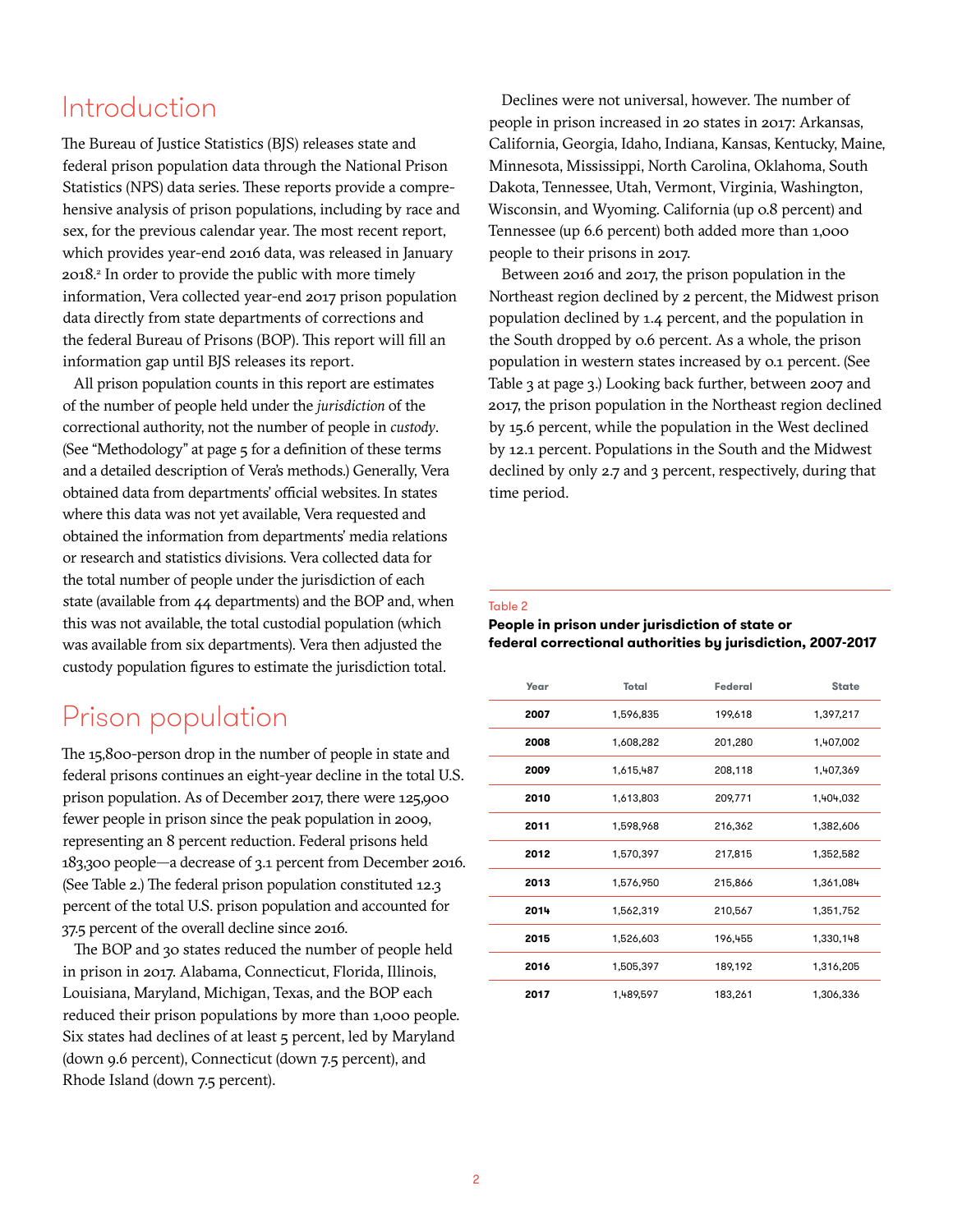#### Table 3

# **People in prison by jurisdiction, year-end 2007, 2016, and 2017**

|                             |           | <b>Percent change</b> |           |                   |           |
|-----------------------------|-----------|-----------------------|-----------|-------------------|-----------|
| <b>Jurisdiction</b>         | 2016°     | 2017                  | 2016-2017 | 2007 <sup>b</sup> | 2007-2017 |
| <b>U.S. total</b>           | 1,505,397 | 1,489,597             | $-1.0%$   | 1,596,835         | -6.7%     |
| Federal <sup>c</sup>        | 189,192   | 183,261               | $-3.1%$   | 199,618           | $-8.2%$   |
| State                       | 1,316,205 | 1,306,336             | $-0.7%$   | 1,397,217         | $-6.5%$   |
| <b>Northeast</b>            | 154,166   | 151,055               | $-2.0\%$  | 179,001           | $-15.6%$  |
| Connecticut <sup>d</sup>    | 14,957    | 13,830                | $-7.5%$   | 20,924            | $-33.9%$  |
| Maine                       | 2,404     | 2,414                 | 0.4%      | 2,148             | 12.4%     |
| Massachusetts               | 9,403     | 9,207                 | $-2.1%$   | 11,436            | $-19.5%$  |
| New Hampshire               | 2,818     | 2,677                 | $-5.0%$   | 2,943             | $-9.0\%$  |
| New Jersey                  | 19,786    | 19,453                | $-1.7%$   | 26,827            | $-27.5%$  |
| New York <sup>c</sup>       | 50,716    | 50,402                | $-0.6%$   | 62,620            | $-19.5%$  |
| Pennsylvania                | 49,244    | 48,438                | $-1.6%$   | 45,969            | 5.4%      |
| Rhode Island <sup>d</sup>   | 3,103     | 2,871                 | $-7.5%$   | 4,018             | $-28.5%$  |
| Vermont <sup>d</sup>        | 1,735     | 1,763                 | 1.6%      | 2,116             | $-16.7%$  |
| <b>Midwest</b>              | 258,805   | 255,276               | $-1.4%$   | 263,039           | $-3.0%$   |
| Illinois <sup>e</sup>       | 43,657    | 41,427                | $-5.1%$   | 45,215            | $-8.4%$   |
| Indiana                     | 25,546    | 26,024                | 1.9%      | 27,132            | $-4.1%$   |
| lowa                        | 9,031     | 8,999                 | $-0.4%$   | 8,732             | 3.1%      |
| Kansas                      | 9,920     | 9,982                 | 0.6%      | 8,696             | 14.8%     |
|                             |           |                       |           |                   |           |
| Michigan                    | 41,122    | 39,666                | $-3.5%$   | 50,233            | $-21.0%$  |
| Minnesota <sup>c</sup>      | 10,592    | 10,693                | 1.0%      | 9,468             | 12.9%     |
| Missouri                    | 32,461    | 32,225                | $-0.7%$   | 29,857            | 7.9%      |
| Nebraska                    | 5,302     | 5,137                 | $-3.1%$   | 4,505             | 14.0%     |
| North Dakota                | 1,791     | 1,723                 | $-3.8%$   | 1,416             | 21.7%     |
| Ohio                        | 52,175    | 51,478                | $-1.3%$   | 50,731            | 1.5%      |
| South Dakota                | 3,831     | 3,970                 | 3.6%      | 3,311             | 19.9%     |
| Wisconsin                   | 23,377    | 23,952                | 2.5%      | 23,743            | 0.9%      |
| South                       | 624,803   | 621,277               | $-0.6%$   | 638,228           | $-2.7%$   |
| Alabama                     | 28,883    | 27,677                | -4.2%     | 29,412            | $-5.9%$   |
| Arkansas                    | 17,537    | 18,078                | 3.1%      | 14,314            | 26.3%     |
| Delaware <sup>df</sup>      | 6,585     | 6,374                 | $-3.2%$   | 7,257             | $-12.2%$  |
| Florida                     | 99,974    | 98,504                | $-1.5%$   | 98,219            | 0.3%      |
| Georgia                     | 53,627    | 53,834                | 0.4%      | 54,256            | $-0.8\%$  |
| Kentucky                    | 23,022    | 23,870                | 3.7%      | 22,457            | 6.3%      |
| Louisiana                   | 35,682    | 33,739                | $-5.4%$   | 37,540            | $-10.1%$  |
| Maryland                    | 19,994    | 18,078                | $-9.6%$   | 23,433            | $-22.9%$  |
| Mississippi                 | 19,192    | 19,431                | 1.2%      | 22,431            | $-13.4%$  |
| North Carolina <sup>c</sup> | 35,697    | 36,454                | 2.1%      | 37,970            | -4.0%     |
| Oklahoma                    | 26,871    | 26,991                | 0.4%      | 24,603            | 9.7%      |
| South Carolina              | 20,858    | 20,747                | $-0.5%$   | 24,239            | -14.4%    |
| Tennessee                   | 28,203    | 30,054                | 6.6%      | 26,267            | 14.4%     |
| Texas                       | 163,703   | 162,523               | $-0.7%$   | 171,790           | $-5.4%$   |
| Virginia <sup>e</sup>       | 37,813    | 37,831                | 0.0%      | 37,984            | -0.4%     |
| West Virginia               | 7,162     | 7,092                 | $-1.0%$   | 6,056             | 17.1%     |
| West                        | 278,431   | 278,727               | 0.1%      | 316,949           | $-12.1%$  |
| Alaska <sup>d</sup>         | 4,434     | 4,314                 | $-2.7%$   | 5,167             | $-16.5%$  |
| Arizona                     | 42,320    | 41,964                | $-0.8%$   | 37,746            | 11.2%     |
| California                  | 130,390   | 131,398               | 0.8%      | 174,282           | $-24.6%$  |
| Colorado                    | 19,981    | 19,792                | $-0.9\%$  | 22,841            | $-13.3%$  |
| Hawaii <sup>d</sup>         | 5,602     | 5,487                 | $-2.1%$   | 5,978             | $-8.2%$   |
| Idaho                       | 8,252     | 8,410                 | 1.9%      | 7,319             | 14.9%     |
| Montana                     | 3,814     | 3,700                 | $-3.0\%$  | 3,431             | 7.8%      |
| Nevada                      | 13,757    | 13,281                | $-3.5%$   | 13,400            | -0.9%     |
| New Mexico                  | 7,055     | 7,053                 | 0.0%      | 6,466             | 9.1%      |
|                             |           | 14,733                | $-2.9%$   | 13,948            | 5.6%      |
| Oregon                      | 15,166    |                       |           |                   |           |
| Utah                        | 6,182     | 6,488                 | 4.9%      | 6,515             | $-0.4\%$  |
| Washington                  | 19,104    | 19,656                | 2.9%      | 17,772            | 10.6%     |
| Wyoming                     | 2,374     | 2,451                 | 3.2%      | 2,084             | 17.6%     |

° E. Ann Carson, Prisoners in 2016 (Washington, DC: Bureau of Justice Statistics, 2018), 4, table 2.  $\,$  d Prisons and jails form one unified system. b Heather C. West and William J. Sabol, Prisoners in 2007 (Washington, DC: Bureau of Justice Statistics, 2008), 2, table 2.

e The 2017 population count is based on the number of people in department of corrections (DOC) custody and the estimated number of people held in local jails.

 $\,^{\circ}$ The 2017 population count is estimated using agency-reported 2016-2017 population rate of change and BJS-reported 2016 population figures.

f The 2017 population count is estimated using the 2017 custody count and the difference between jurisdiction and custody for 2015 and 2016.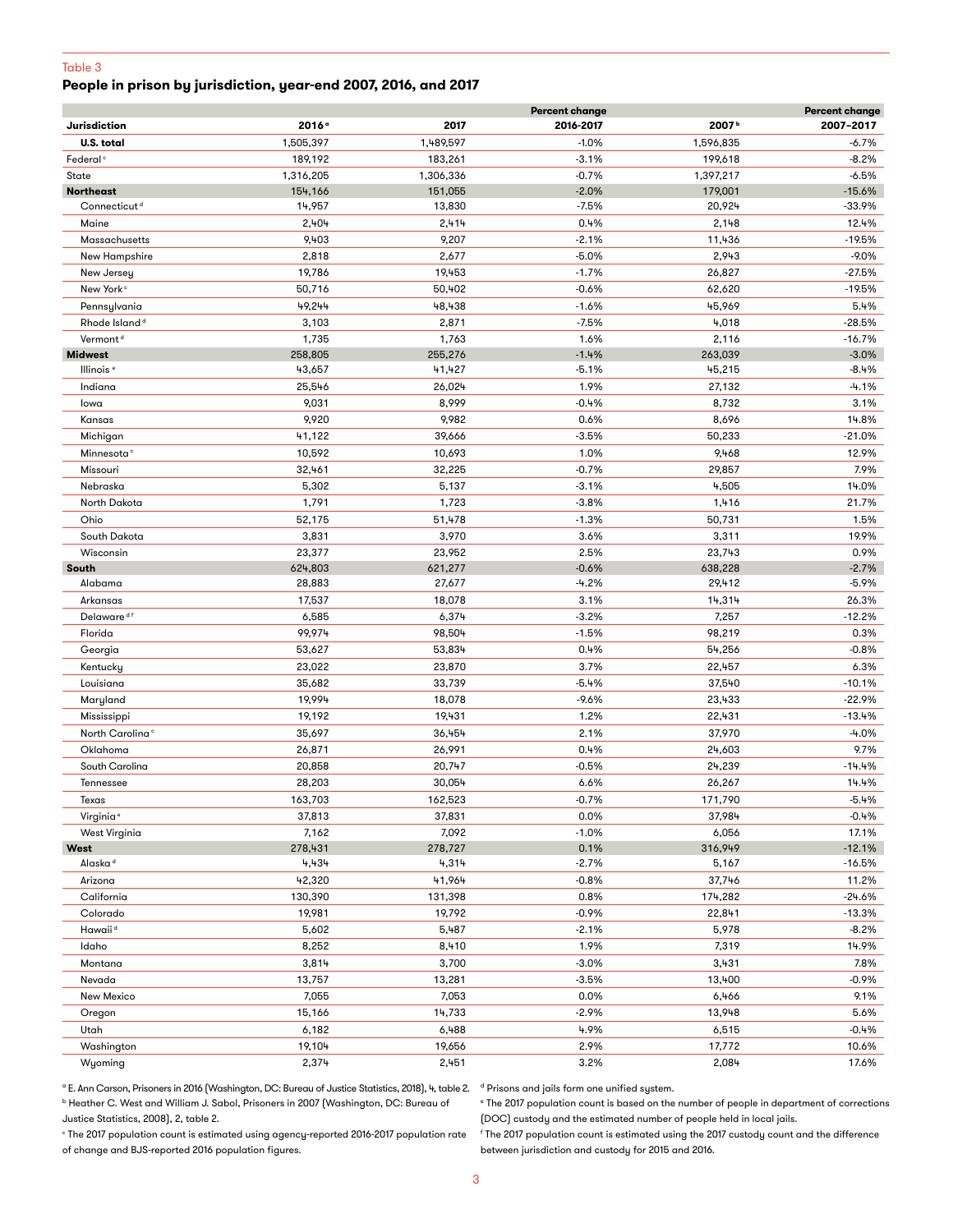# Prison incarceration rate

At year-end 2017, the total prison incarceration rate for people under the jurisdiction of state authorities and the BOP was 457 people per 100,000 residents, a 1.8 percent decline from 2016. (See Table 4.) Again, declines were not observed across the board. Prison incarceration rates fell in 34 states and grew in 16 others. (See Table 5.) Among the states that reduced their prison incarceration rates in 2017, Maryland had the largest percentage decline, dropping by 10 percent, from 332 people in prison per 100,000 residents to 299 per 100,000. Among states with a higher prison incarceration rate in 2017 than in 2016, Tennessee had the greatest percentage increase, growing by 5.5 percent, from 424 people in prison per 100,000 residents to 447 per 100,000. Other states that had higher incarceration rates in 2017 than in 2016 were Arkansas, California, Indiana, Kansas, Kentucky, Minnesota, Mississippi, North Carolina, Oklahoma, South Dakota, Utah, Vermont, Washington, Wisconsin, and Wyoming.

The prison incarceration rate declined by 2.2 percent in the Northeast, 1.7 percent in the Midwest, 1.6 percent in the South, and 0.9 percent in the West.

#### Table 4

**Prison incarceration rate, 2007-2017**

| Year | <b>Total</b> | Federal | <b>State</b> |
|------|--------------|---------|--------------|
| 2007 | 530          | 66      | 464          |
| 2008 | 529          | 66      | 463          |
| 2009 | 527          | 68      | 459          |
| 2010 | 522          | 68      | 454          |
| 2011 | 513          | 69      | 444          |
| 2012 | 500          | 69      | 431          |
| 2013 | 499          | 68      | 430          |
| 2014 | 490          | 66      | 424          |
| 2015 | 476          | 61      | 414          |
| 2016 | 465          | 58      | 407          |
| 2017 | 457          | 56      | 401          |

### Table 5

### **Prison incarceration rate by jurisdiction, year-end 2007, 2016, and 2017**

|                             |                   |            | Percent change     |                   | Percent change |
|-----------------------------|-------------------|------------|--------------------|-------------------|----------------|
| Jurisdiction                | 2016 <sup>°</sup> | 2017       | 2016-2017          | 2007 <sup>b</sup> | 2007-2017      |
| U.S. total                  | 465               | 457        | $-1.8%$            | 530               | $-13.7%$       |
| Federal <sup>c</sup>        | 58                | 56         | $-3.8%$            | 66                | $-15.1%$       |
| State                       | 407               | 401        | $-1.5%$            | 464               | $-13.5%$       |
| <b>Northeast</b>            | 274               | 267        | $-2.2%$            | 328               | $-18.3%$       |
| Connecticut <sup>d</sup>    | 417               | 385        | $-7.5%$            | 593               | $-35.0%$       |
| Maine                       | 181               | 181        | $-0.01%$           | 162               | 11.6%          |
| Massachusetts               | 138               | 134        | $-2.6%$            | 178               | $-24.5%$       |
| New Hampshire               | 211               | 199        | $-5.6%$            | 224               | $-11.1%$       |
| New Jersey                  | 220               | 216        | $-2.0%$            | 309               | $-30.1%$       |
| New York <sup>c</sup>       | 256               | 254        | $-0.7%$            | 327               | $-22.4%$       |
| Pennsylvania                | 385               | 378        | $-1.8%$            | 366               | 3.4%           |
| Rhode Island <sup>d</sup>   | 293               | 271        | $-7.7%$            | 380               | $-28.7%$       |
| Vermont <sup>d</sup>        | 278               | 283        | 1.6%               | 339               | $-16.7%$       |
| <b>Midwest</b>              | 381               | 374        | $-1.7%$            | 397               | $-5.6%$        |
| Illinois <sup>e</sup>       | 340               | 324        | -4.9%              | 356               | $-9.1%$        |
| Indiana                     | 385               | 390        | 1.4%               | 425               | $-8.2%$        |
| lowa                        | 288               | 286        | $-0.8%$            | 291               | $-1.7%$        |
| Kansas                      | 341               | 343        | 0.4%               | 312               | 9.7%           |
| Michigan                    | 414               | 398        | $-3.8%$            | 502               | -20.7%         |
| Minnesota <sup>c</sup>      | 192               | 192        | 0.02%              | 182               | 5.5%           |
| Missouri                    | 533               | 527        | $-1.1%$            | 507               | 3.9%           |
| Nebraska                    | 278               | 268        | $-3.7%$            | 253               | 5.9%           |
|                             |                   |            |                    | 217               |                |
| North Dakota<br>Ohio        | 237<br>449        | 228<br>442 | $-3.8%$<br>$-1.6%$ | 441               | 5.2%<br>0.1%   |
|                             |                   |            |                    |                   |                |
| South Dakota                | 445               | 456        | 2.7%               | 418               | 9.1%           |
| Wisconsin                   | 405               | 413        | 2.1%               | 423               | $-2.3%$        |
| South                       | 513               | 505        | $-1.6%$            | 580               | $-12.8%$       |
| Alabama                     | 594               | 568        | $-4.5%$            | 629               | $-9.8%$        |
| Arkansas                    | 587               | 602        | 2.5%               | 502               | 19.8%          |
| Delaware <sup>df</sup>      | 691               | 663        | $-4.1%$            | 832               | $-20.4%$       |
| Florida                     | 484               | 469        | $-3.0%$            | 535               | $-12.2%$       |
| Georgia                     | 520               | 516        | $-0.7%$            | 580               | $-11.0%$       |
| Kentucky                    | 519               | 536        | 3.3%               | 528               | 1.6%           |
| Louisiana                   | 761               | 720        | $-5.4%$            | 858               | $-16.0%$       |
| Maryland                    | 332               | 299        | $-10.0%$           | 414               | -27.9%         |
| Mississippi                 | 643               | 651        | 1.3%               | 766               | -15.0%         |
| North Carolina <sup>c</sup> | 351               | 355        | 1.0%               | 416               | $-14.8%$       |
| Oklahoma                    | 685               | 687        | 0.2%               | 677               | 1.4%           |
| South Carolina              | 421               | 413        | $-1.8%$            | 545               | $-24.3%$       |
| Tennessee                   | 424               | 447        | 5.5%               | 425               | 5.2%           |
| Texas                       | 587               | 574        | $-2.1%$            | 721               | $-20.3%$       |
| Virginia <sup>e</sup>       | 449               | 447        | $-0.6\%$           | 490               | $-8.9\%$       |
| West Virginia               | 392               | 391        | $-0.3%$            | 330               | 18.3%          |
| West                        | 363               | 360        | $-0.9%$            | 455               | $-20.9%$       |
| Alaska <sup>d</sup>         | 598               | 583        | $-2.5%$            | 760               | -23.2%         |
| Arizona                     | 613               | 598        | $-2.4%$            | 612               | $-2.3%$        |
| California                  | 332               | 332        | 0.2%               | 481               | $-30.9%$       |
| Colorado                    | 361               | 353        | $-2.3%$            | 475               | -25.8%         |
| Hawaii <sup>d</sup>         | 392               | 384        | $-2.0%$            | 454               | -15.4%         |
| ldaho                       | 491               | 490        | $-0.3%$            | 486               | 0.7%           |
| Montana                     | 367               | 352        | -4.1%              | 356               | $-1.0%$        |
| Nevada                      | 468               | 443        | $-5.4%$            | 515               | $-14.0%$       |
| New Mexico                  | 338               | 338        | $-0.2%$            | 325               | 4.0%           |
| Oregon                      | 371               | 356        | $-4.2%$            | 375               | $-5.1%$        |
| Utah                        | 203               | 209        | 3.0%               | 251               | -16.6%         |
| Washington                  | 262               | 265        | 1.2%               | 275               | $-3.5%$        |
| Wyoming                     | 406               | 423        | 4.2%               | 390               | 8.6%           |

a The 2016 prison incarceration rate was computed from the number of people in prison in 2016 (see Table 3) and population estimates from the US Census Bureau.

b The 2007 prison incarceration rate was computed from the number of people in prison in 2007 (see Table 3) and population estimates from the US Census Bureau.

<sup>c</sup> The 2017 population count is estimated using agency-reported 2016-2017 population rate of change and BJS-reported 2016 population figures.

d Prisons and jails form one unified system. e The 2017 population count is based on the number of people in DOC custody and the estimated number of

people held in local jails. f The 2017 population count is estimated using the 2017 custody count and the difference between jurisdiction and custody for 2015 and 2016.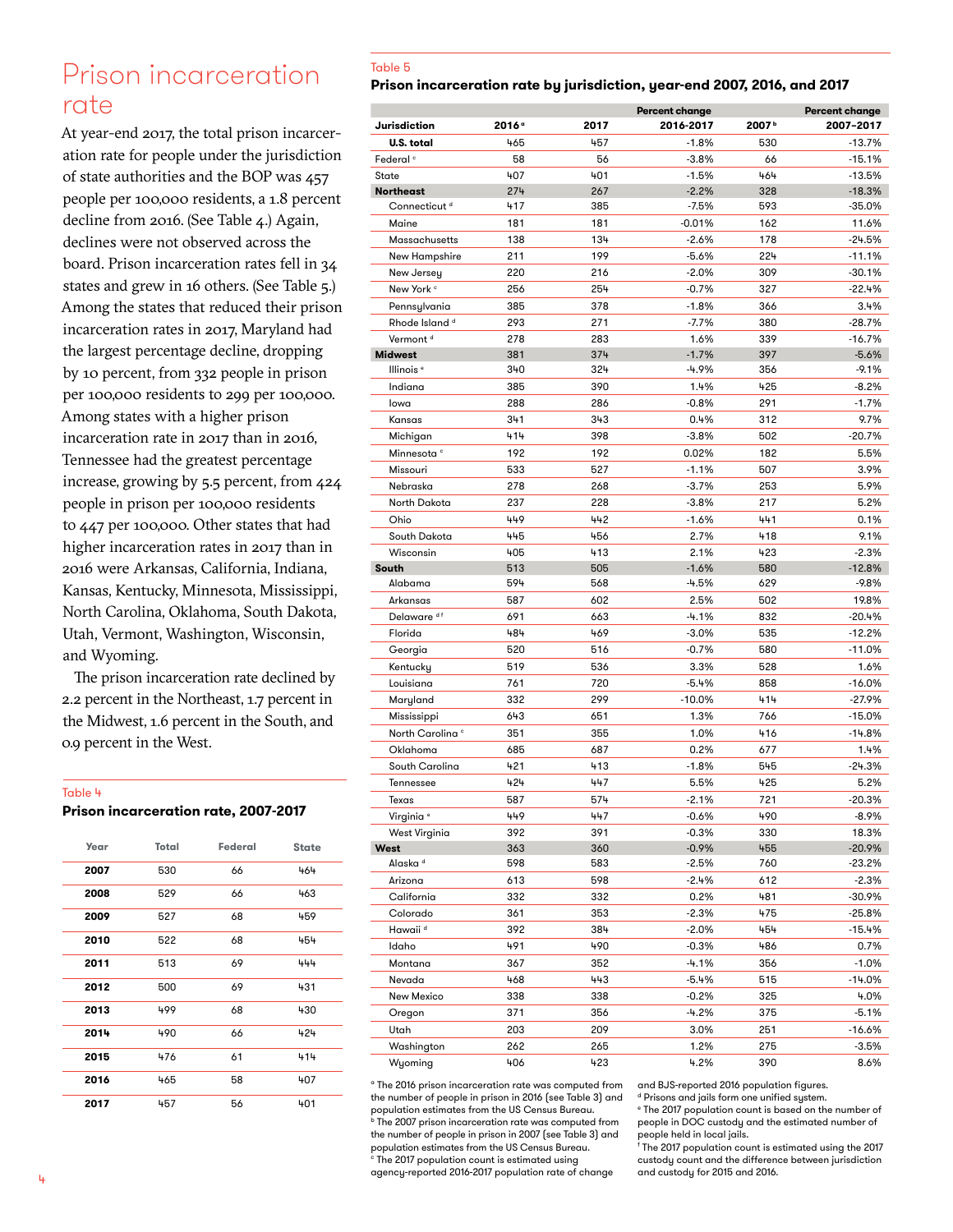# Methodology

Vera researchers obtained prison population numbers for 2016 and 2017 directly from each state's department of corrections and from the BOP. When not available online, counts were obtained directly from the agencies' media relations or research and statistics divisions.

The Bureau of Justice Statistics (BJS) will release its own prison population estimates, along with estimates of several other prison-related incarceration measures, in the future. BJS, through the National Prisoner Statistics (NPS) program, releases these figures in its *Prisoner Series* reports.

The estimates presented in this paper are of the jurisdictional population, rather than the custodial population. Jurisdictional prison populations and custodial prison populations measure different sets of people. People under the *jurisdiction* of a prison system are those whom the correctional authority has the legal responsibility to confine, no matter where they are held. The jurisdiction population is therefore the most accurate representation of the scope of incarceration because it includes people held on behalf of the correctional authority in private prisons or facilities other than prisons (jails, hospitals, halfway houses, etc.). The number of people in the *custody* of a prison system is the number of people actually confined in a facility directly operated by the jurisdiction's correctional authority. This does not include people held on a contract basis in county jail facilities—a substantial part of the prison population in states like Utah and Louisiana. In some states, the number of people in the custody of a prison system includes people held for other jurisdictions (mainly other state prison systems) that pay the prison system for a rented bed. To avoid problems of over- or under-inclusiveness that come with using custody counts, this report presents jurisdictional counts.

In Alaska, Connecticut, Delaware, Hawaii, Rhode Island, and Vermont, prisons and jails form one unified system. For these states, jurisdiction counts include the number of both sentenced and unsentenced people held in the system, corresponding to people held in what would be called both prisons and jails in other states.

Vera obtained year-end 2017 jurisdictional population counts from 44 states and the BOP. (Many states provide year-end 2017 jurisdictional population counts in reports on state websites.) When jurisdictional counts were not available from these sources, Vera obtained them by contacting the state department of correction directly. This was required for 18 states: Alaska, Florida, Iowa, Maryland, Massachusetts, Michigan, Montana, New Mexico, Ohio,

Oregon, Rhode Island, South Carolina, South Dakota, Texas, Utah, Washington, West Virginia, and Wyoming. Single day, end-of-year counts were not available for Connecticut. Instead, Vera used the average daily population for December 2017 as a year-end jurisdiction estimate.

To validate the 2017 estimates for these 45 jurisdictions, Vera researchers compared the 2016 jurisdictional population counts from each state and the BOP to that reported by BJS through the NPS program in the same year. If the 2016 number in the individual jurisdiction source matched the number reported by BJS, the researchers assumed confidence in the reliability of the 2017 data.

For four states—Georgia, Minnesota, New York, North Carolina—and the BOP, Vera found that the year-end 2016 population estimates reported by the corrections agencies did not match the estimates reported by BJS. Vera contacted each state and the BOP, but was unable to obtain an explanation for the discrepancy, or an estimate comparable to the NPS jurisdiction count. In these cases, Vera estimated the 2017 jurisdictional population by adjusting the 2016 jurisdictional population reported in the NPS by the rate of change between 2016 and 2017 population counts reported by the states and the BOP. For example, in 2016, the Minnesota Department of Corrections (MDOC) reported a jurisdictional population of 9,869, less than the count of 10,592 reported by BJS in the NPS. In 2017, MDOC reported a jurisdictional population of 9,963, a 0.95 percent increase from the agency's 2016 figure. (See "Jurisdiction source notes" at page 6.) To estimate a jurisdictional count for 2017 that is comparable to NPS, Vera applied this percentage increase to the 2016 number reported in the NPS, resulting in a count of 10,693.

For the remaining six states—Delaware, Kansas, Maine, Missouri, Oklahoma, and Virginia—Vera was unable to access jurisdiction population estimates. Year-end 2017 custody counts were available, and Vera researchers used various methods to estimate year-end jurisdiction counts from these. These methods are detailed in the jurisdiction source notes at page 6.

The U.S. resident population used to compute incarceration rates is based on Census Bureau estimates for July 1, 2010–2017 and 2000–2010.3 Vera researchers computed the incarceration rates shown in Tables  $4$  and  $5$ —and those discussed in the text—by dividing each jurisdiction's incarcerated-population estimate by the total resident population for the appropriate geographic unit (U.S. or state), and multiplying the result by 100,000.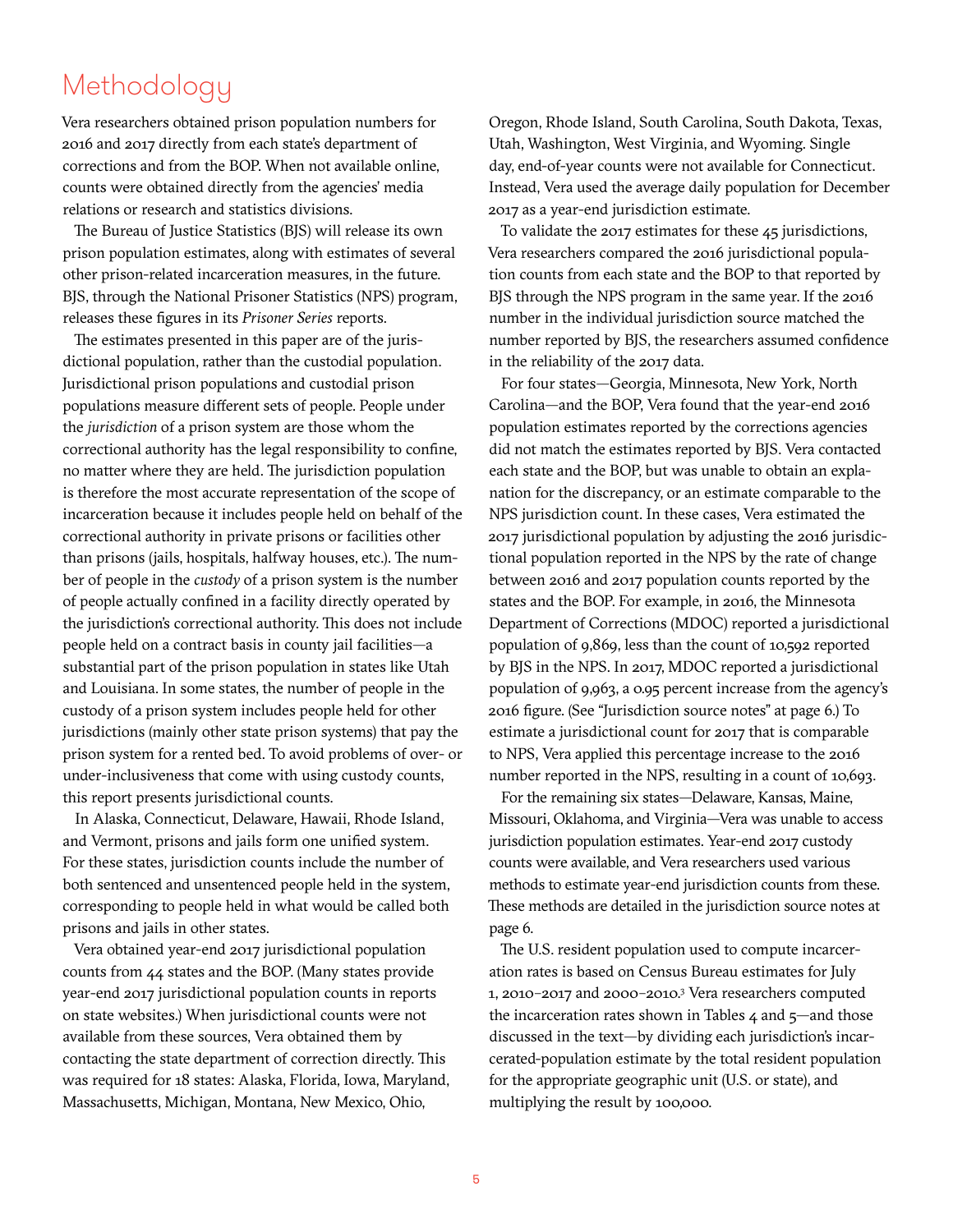# Jurisdiction source notes

**Alabama:** For jurisdictional populations for December 2016 and 2017, see the Research and Planning Division, *Monthly Statistical Report for December 2017 Fiscal Year 2018*, Alabama Department of Corrections, 2 & table "ADC Population Trend Summary," <https://perma.cc/96NY-4QFJ>.

**Alaska:** The jurisdictional population for 2017 was reported directly by Alaska Department of Corrections in response to a Vera public information request. For jurisdictional population for 2016, see E. Ann Carson, *Prisoners in 2016* (Washington, DC: Bureau of Justice Statistics, 2018), 4 & table 2, [https://perma.cc/A5LH-PK3S.](https://perma.cc/A5LH-PK3S)

**Arkansas:** For jurisdictional populations for December 31, 2016 and 2017 see Arkansas Department of Corrections *Board Reports January 2017*, 11 & table "Inmate Population Growth 2000-2023," <https://perma.cc/XZS6-6KDS>.

**Arizona:** For jurisdictional population for December 2016, see Arizona Department of Corrections, *Corrections at a Glance December 2016,* 2 & table "ADC Census," <https://perma.cc/5PU7-44NY>. For jurisdictional population for December 2017, see Arizona Department of Corrections, *Corrections at a Glance December 2017*, 2 & table "ADC Census," [https://perma.cc/5ZVE-LF8Z.](https://perma.cc/5ZVE-LF8Z)

**California:** The jurisdictional populations include total population in custody and population out-to-court. For December 31, 2017, see California Department of Corrections and Rehabilitation, *Monthly Total Population Report as of Midnight December 31, 2017*, 1 & table "Total CDCR Population,"<https://perma.cc/6ZD9-YSKW>. For December 31 2016, see California Department of Corrections and Rehabilitation, *Monthly Total Population Report as of Midnight December 31, 2016*, 1 & table "Total CDCR Population," <https://perma.cc/Z8VB-R97J>.

**Colorado:** The jurisdictional populations for December 2016 and 2017 are reported in figure "End of Month Inmate Population" in "Department Reports and Statistics: Dashboard Measures," Colorado Official State Web Portal, accessed February 13, 2018, [https://perma.cc/8JFP-42LU.](https://perma.cc/8JFP-42LU)

**Connecticut:** The Connecticut State Department of Correction reports the average daily population (ADP) for each month on its website. For the ADP for December 2016,

see Connecticut Department of Correction Research Unit*, Average Confined Inmate Population and Legal Status, January 1, 2017,* 1,<https://perma.cc/PLY6-YLFV>. For the ADP for December 2017, see Connecticut Department of Correction Research Unit*, Average Confined Inmate Population and Legal Status, January 1, 2018,* 1,<https://perma.cc/9FNM-4E5U>.

**Delaware:** Vera estimated the total population under the jurisdiction of the Delaware Department of Corrections using the 2017 year-end custody count and the NPS estimate of the difference between jurisdiction and custody counts for 2015 and 2016. The custody counts for 2016 and 2017 were reported directly by the Delaware Department of Corrections in response to a Vera public information request.

**Federal Bureau of Prisons (BOP):** The jurisdictional populations for December 30, 2017 and December 24, 2016 were reported directly by the BOP in response to a Vera public information request.

**Florida:** The jurisdictional population counts for yearend 2016 and 2017 were reported directly by the Florida Department of Corrections in response to a Vera public information request.

**Georgia:** For the jurisdictional population for December 2016, see Georgia Department of Corrections, *Profile of All Inmates, December 2016,* 57 & table "Prison Sentence in Years," <https://perma.cc/4HGJ-MK2L>. For December 2017, see Georgia Department of Corrections, *Profile of All Inmates, December 2017*, 58 & table "Prison Sentence in Years," <https://perma.cc/274W-43CY>.

**Hawaii:** For the jurisdictional population for December 31, 2016, see Hawaii Department of Public Safety, *End of Month Population Report, December 31, 2016,* table "Assigned Count Ending," <https://perma.cc/9XAH-CUHW>. For December 31, 2017, see Hawaii Department of Public Safety, *End of Month Population Report, December 31, 2017*, table "Assigned Count Ending,"<https://perma.cc/U2QH-LVY7>.

**Idaho:** For the jurisdictional populations for December 2016, see Idaho Department of Correction, *Population Snapshot January 2017,* 5 & figure "Overall Incarcerated Population Trend,"<https://perma.cc/5E37-FEJJ>. For December 2017, see Idaho Department of Correction, *Population Snapshot January 2018*, 5 & figure "Overall Incarcerated Population Trend," [https://perma.cc/FE4S-C7QM.](https://perma.cc/FE4S-C7QM)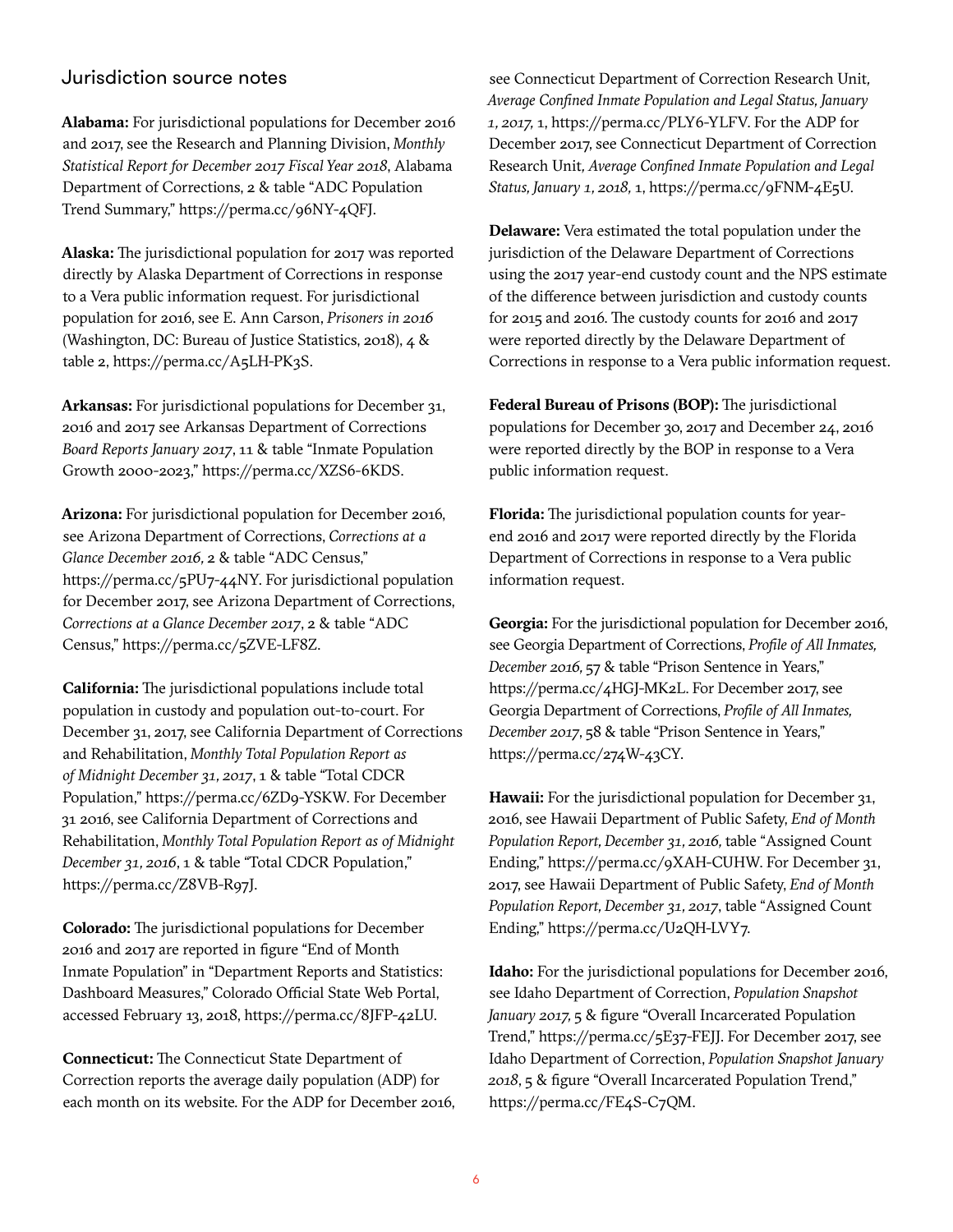**Illinois:** For jurisdictional populations for December 31, 2016 and 2017, see Illinois Department of Corrections, *Adult Inmate Population on December 31, 2017*, table "Historical Population - End of CY," [https://perma.cc/KTB5-TP9G.](https://perma.cc/KTB5-TP9G)

**Iowa:** The jurisdictional populations for 2016 and 2017 were reported directly by the Iowa Department of Corrections in response to a Vera public information request.

**Indiana:** The jurisdictional populations for January 1, 2017 and 2018 include the Department of Correction adult population and the jail contract population. For January 2017 figure, see Indiana Department of Correction, *January 2017 Offender Population Report,* 6, [https://perma.cc/EUZ8-5L45.](https://perma.cc/EUZ8-5L45) For January 2018 figure, see Indiana Department of Correction, *January 2018 Offender Population Report*, 6, [https://perma.cc/7Z3U-V2Y5.](https://perma.cc/7Z3U-V2Y5)

**Kansas:** Vera obtained the total jurisdictional population at the end of 2017 from the dashboard on the Kansas Department of Corrections website. Vera increased that estimate by 146, which is the average difference between BJS estimates and those reported by Kansas for 2015 and 2016. For 2016 and 2017 jurisdictional counts, see Kansas Department of Corrections, *Annual Report: Adult KDOC Facility - Populations & Capacities*, [https://perma.cc/NK3Q-LMPL.](https://perma.cc/NK3Q-LMPL)

**Kentucky:** For the jurisdictional population for December 15, 2016, see Kentucky Department of Corrections, *Inmate Profiles December 15, 2016,* 1 & table "Facility," [https://perma.cc/5EW4-M8LM.](https://perma.cc/5EW4-M8LM) For December 15, 2017, see Kentucky Department of Corrections, *Inmate Profiles December 15, 2017*, 1 & table "Facility,"<https://perma.cc/P9VX-52FU>.

**Louisiana:** For jurisdictional populations for December 31, 2016 and 2017, see Louisiana Department of Public Safety and Corrections, *Briefing Book, January 2018 Update,* 15 & table "Trend,"<https://perma.cc/F3CT-P2EA>.

**Maine:** For custody counts for December 2016 and 2017, see State of Maine Department of Corrections, *2017 Year End MDOC Adult Data Report,* 3 & table "Average Daily Population," [https://perma.cc/768N-LTZD.](https://perma.cc/768N-LTZD) The custodial population was taken to be a good estimate of the jurisdictional population because the two populations agree closely for year-end 2016, according to BJS. See Carson, *Prisoners in 2016,* at 4 & table 2 and 21 & table 16.

**Maryland:** The jurisdictional populations for December 31, 2016 and 2017 were reported directly by the Maryland Department of Public Safety and Correctional Services in response to a Vera public information request.

**Michigan:** The jurisdictional populations for 2016 and 2017 were reported directly by the Michigan Department of Corrections in response to a Vera public information request.

**Minnesota:** The jurisdictional count was estimated from the state-reported 2016 and 2017 jurisdictional counts and the 2016 NPS jurisdictional count, as described in the Methodology section at page 5. For the state-reported count for January 1, 2018, see Minnesota Department of Corrections, *Adult Prison Population Summary as of 01/01/2018*, 1, [https://perma.cc/37MD-SDBE.](https://perma.cc/37MD-SDBE) For the jurisdiction count for January 1, 2017, see Minnesota Department of Corrections, *Adult Inmate Profile as of 01/01/2017,* 1,<https://perma.cc/P37J-YKRM>.

**Mississippi:** The jurisdictional populations for January 3, 2017 and January 2, 2018 include the custody population, other custody count, and off-grounds medical population. For January 2018, see Mississippi Department of Corrections, *Fact Sheet as of January 2, 2018*, 1 & table "Active Offender Population," [https://perma.cc/LQD6-F32L.](https://perma.cc/LQD6-F32L) For January 2017, see Mississippi Department of Corrections*, Fact Sheet as of January 3, 2017*, 1 & table "Active Offender Population," <https://perma.cc/3FV4-Z7FV>.

**Missouri:** Vera estimated the custodial population for 2017 using the number of people in Missouri Department of Corrections custody who had not completed their sentence. See Missouri Department of Corrections, "Sunshine Law Offender Data File," <https://perma.cc/QZ72-PCAY> (accessed February 14, 2018). The custodial population was taken to be a good estimate of the jurisdictional population because the two populations agree closely for year-end 2016 according to BJS. See Carson, *Prisoners in 2016,* at 4 & table 2 and 21 & table 16.

**Michigan:** The jurisdictional populations for 2016 and 2017 were reported directly by Michigan Department of Corrections in response to a Vera public information request.

**Montana:** The jurisdictional populations for 2016 and 2017 were reported directly by the Montana Department of Corrections in response to a Vera public information request. The jurisdiction count presented in this paper is for December 29, 2017, and includes people held in pre-release centers.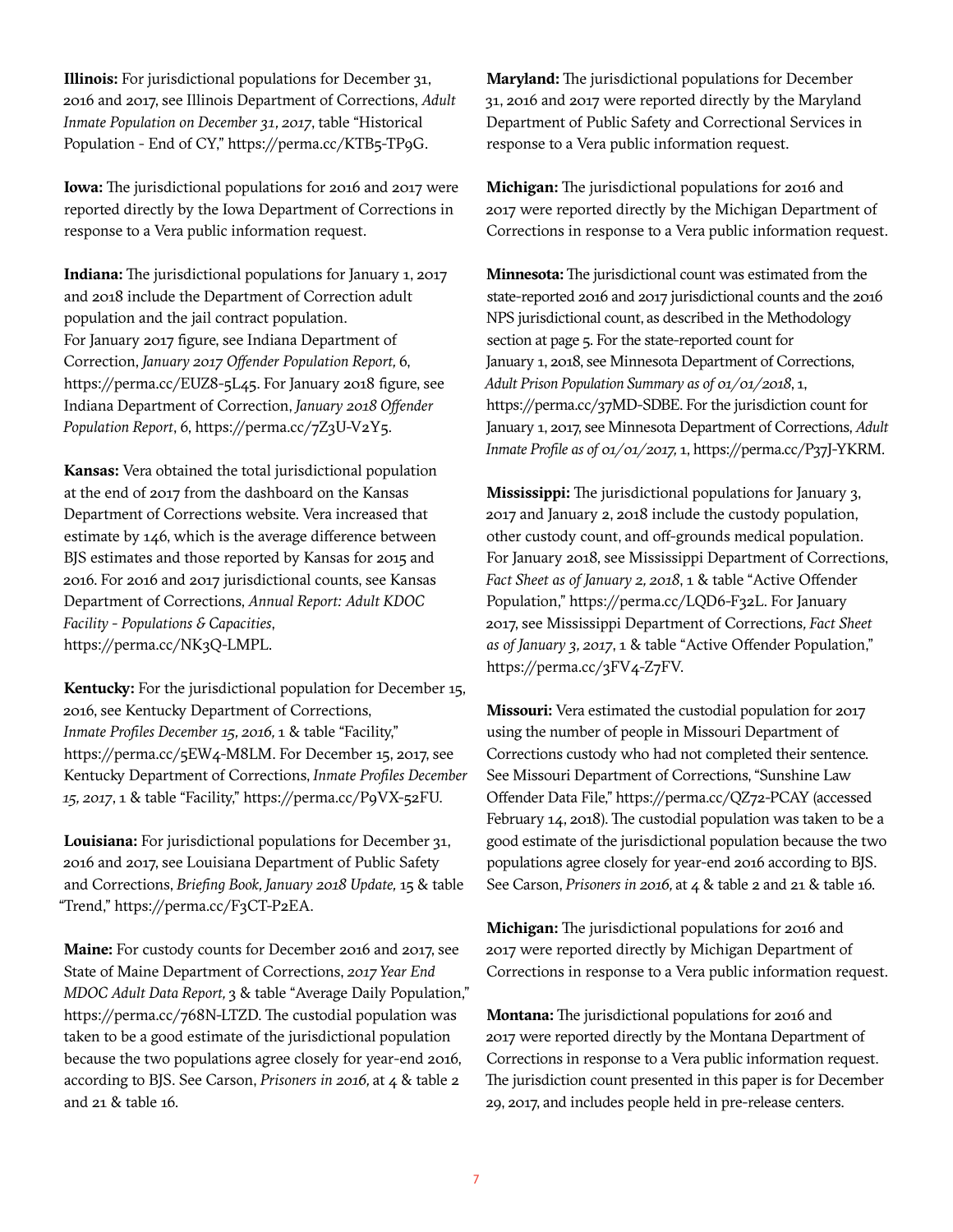**Nebraska:** Vera computed the jurisdictional populations for 2016 and 2017 using the Nebraska Department of Correctional Services "Inmate Database," available for download at<https://perma.cc/8FVM-XN8H>.

**New Hampshire:** For the jurisdictional populations for January 1, 2018, see New Hampshire Department of Corrections, *NH DOC Monthly Facility Demographics Summary Report*, 1, [https://perma.cc/6UXZ-MLPX,](https://perma.cc/6UXZ-MLPX) and for 2017, <https://perma.cc/PAT8-4CSK>.

**Nevada:** The jurisdiction count for 2017 is based on the inhouse population estimate for December 24, 2017. See State of Nevada Department of Corrections, *Nevada Department of Corrections Stat Facts (Fiscal Year 2018)*, <https://perma.cc/8H5S-D368>. The jurisdiction count for 2016 is based on the population estimate for January 3, 2017. See State of Nevada Department of Corrections, *Nevada Department of Corrections Stat Facts,* <https://perma.cc/5NZQ-FEMX>.

**New Jersey:** For the jurisdictional population for January 2, 2018, see State of New Jersey Department of Corrections, *Offender Characteristics Report on January 2, 2018, 5 & table* "Total Inmates in New Jersey State Correctional Institutions and Satellite Units," [https://perma.cc/N9HA-KR7P.](https://perma.cc/N9HA-KR7P) For 2016, see State of New Jersey Department of Corrections, *Offender Characteristics Report on January 3, 2017*, page 5, table "Total Inmates in New Jersey State Correctional Institutions and Satellite Units," [https://perma.cc/K5VC-M5NX.](https://perma.cc/K5VC-M5NX)

**New Mexico:** The jurisdictional populations for 2016 and 2017 were reported directly by the New Mexico Corrections Department in response to a Vera public information request.

**New York:** The jurisdictional populations for 2016 and 2017 were reported directly by the New York State Department of Corrections and Community Supervision in response to a Vera public information request.

**North Dakota:** For the jurisdictional population for December 31, 2016, see North Dakota Department of Corrections and Rehabilitation, *DOCR Adult Services Inmate Population Information: Inmate Population on December 31, 2016 (Male and Female)*, 1,<https://perma.cc/3MLD-MR3W>. For 2017, see North Dakota Department of Corrections and Rehabilitation, *DOCR Adult Services Inmate Population Information: Inmate Population on December 31, 2017 (Male and Female),* 1, [https://perma.cc/3XFC-EFRA.](https://perma.cc/3XFC-EFRA)

**Ohio:** The Ohio Department of Rehabilitation and Correction official who prepares the NPS questionnaire reported the 2017 jurisdictional count in response to an information request by Vera researchers.

**Oklahoma:** For the jurisdictional population for December 29, 2017, see State of Oklahoma Department of Corrections, *Oklahoma No. 2 in the Nation in Overall Incarceration in 2016; No. 1 in Female Incarceration,* <https://perma.cc/WS6J-AXRB> (accessed March 30, 2018). As in the NPS, Vera excluded people who were sentenced to serve under the jurisdiction of the Oklahoma Department of Corrections but were waiting to be transferred to DOC custody (1,162 people for 2017). Ibid*.* The same article provides further discussion of the issue of people waiting for transfer to DOC and whether they should be counted. For the jurisdictional population for December 28, 2016, see Oklahoma Department of Corrections, *OK Department of Corrections Institutional Capacity/Committed Population,* 2,<https://perma.cc/WRV2-N2PB>.

**Oregon:** The jurisdictional populations for December 31, 2016 and 2017 were reported directly by the Oregon Department of Corrections in response to a Vera public information request.

**Pennsylvania:** For jurisdictional populations for December 31, 2016, see Pennsylvania Department of Corrections, *Monthly Population Report as of December 31, 2016*, 1 & table "PA DOC Monthly Population v. Capacity," <https://perma.cc/Y8QU-A5XB>; for December 2017, see Pennsylvania Department of Corrections, *Monthly Population Report as of December 31, 2017*, 1 & table "PA DOC Monthly Population v. Capacity," <https://perma.cc/E9N6-VGY2>.

**Rhode Island:** The jurisdictional population for 2017 was reported directly by the Rhode Island Department of Corrections in response to a Vera public information request. For the jurisdictional population for 2016, see Rhode Island Department of Corrections, *Calendar Year Population Update December 31, 2016,* 1 & figure "Average Total Population CY 2000 - CY 2016," [https://perma.cc/UA7B-8APU.](https://perma.cc/UA7B-8APU)

**South Carolina:** The jurisdictional populations for 2016 and 2017 were reported directly by the South Carolina Department of Corrections in response to a Vera public information request.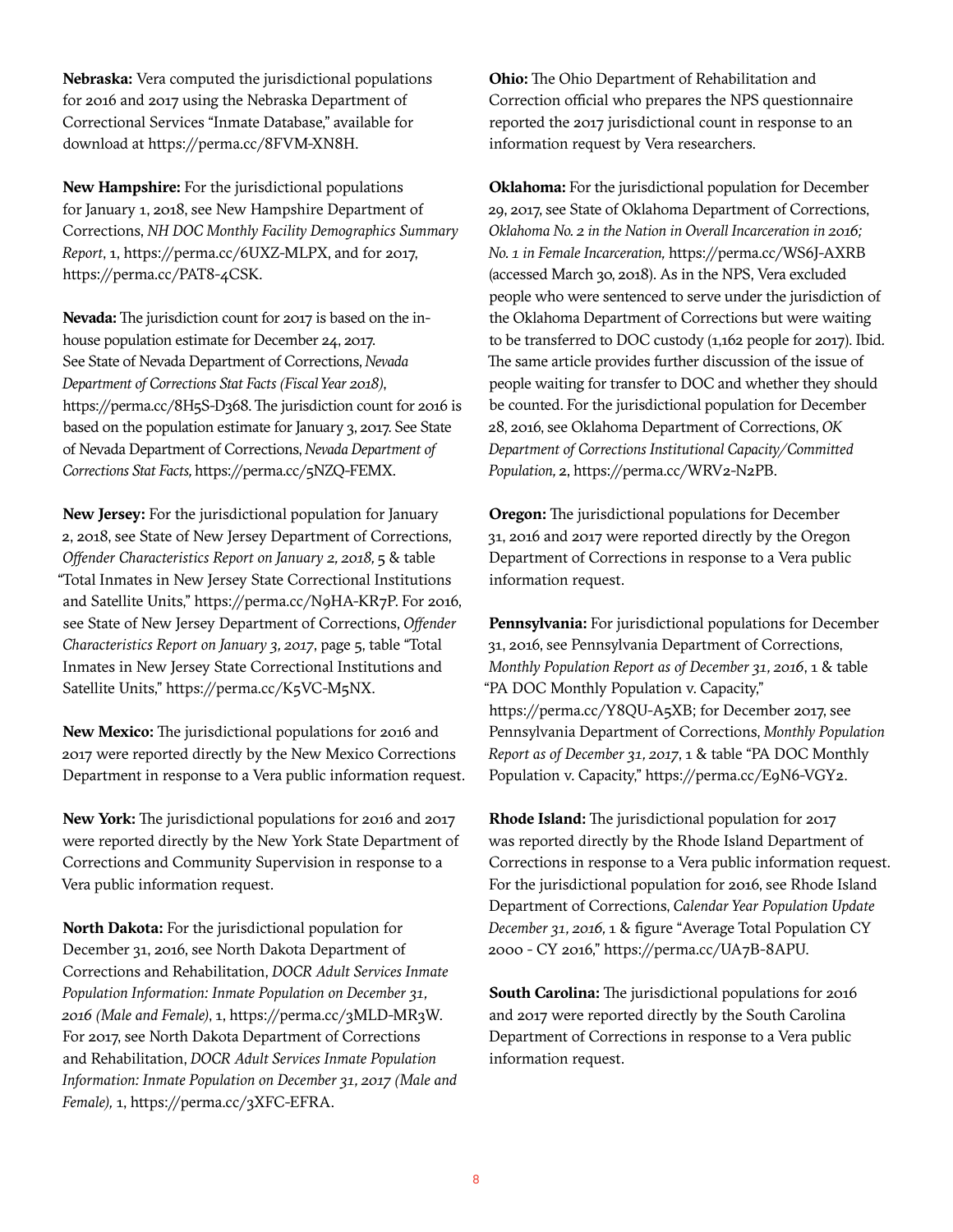**Tennessee:** For the jurisdictional populations for December 2016 see Tennessee Department of Correction, *Felon Population Reports,* 3 & table "Incarcerated Felon Population Projections v. Actual: Fiscal Years 2014/15-2016/17," <https://perma.cc/UB35-EJF7>. For December 2017, see Tennessee Department of Correction, *Felon Population Reports,*  3 & table "Incarcerated Felon Population Projections v. Actual: Fiscal Years 2015/16-2017/18," [https://perma.cc/WFJ9-BS5M.](https://perma.cc/WFJ9-BS5M)

**Texas:** The jurisdictional populations for December 31, 2016 and 2017 were reported directly by the Texas Department of Criminal Justice in response to a Vera public information request.

**Utah:** The jurisdictional populations for December 31, 2016 and 2017 were reported directly by the Utah Department of Corrections in response to a Vera public information request.

**Virginia:** Vera estimated the jurisdictional population for 2017 by adding the number of people in Virginia Department of Corrections custody on December 31, 2017 to the estimated number of people held in local jails under state jurisdiction, which was taken to be the same as the number in 2016. See Virginia Department of Corrections, *Monthly Population Summary December 2017*, 2 & table "Executive Summary," <https://perma.cc/9Y89-WQWW>.

**Vermont:** The jurisdictional population for 2017 was reported directly by the Vermont Department of Corrections in response to a Vera public information request. The jurisdictional population for 2016 is reported in Vermont Department of Corrections*, FY 2018 Budget Presentation,* 15 & figure "Vermont Inmate Population," [https://perma.cc/3MC9-A5LY.](https://perma.cc/3MC9-A5LY)

**Washington:** The jurisdictional population for December 31, 2017 was reported directly by the Washington State Department of Corrections in response to a Vera public information request. For the jurisdictional population for December 31, 2016, see Washington State Department of Corrections, *Fact Card December 31, 2016,* [https://perma.cc/PQH3-RQ8Z.](https://perma.cc/PQH3-RQ8Z)

**West Virginia:** The jurisdictional population for December 29, 2017 was reported directly by the West Virginia Division of Corrections in response to a Vera public information request. For the jurisdictional population for December 2016, see West Virginia Division of Corrections*, Annual Report: FY2017,* 45 & table 5, [https://perma.cc/QF54-9WNF.](https://perma.cc/QF54-9WNF)

**Wisconsin:** The jurisdictional populations include the total population in adult institutions and people held in county jails on probation and parole violations. For December 30, 2016, see State of Wisconsin Department of Corrections, *Offenders Under Control on 12-30-2016,* 1-2 & tables "Adult Institutions" and "Probation and Parole in Custody," [https://perma.cc/WXF9-XL7L.](https://perma.cc/WXF9-XL7L) For December 29, 2017, see State of Wisconsin Department of Corrections, *Offenders Under Control on 12-29-2017,* 1-2 & tables "Adult Institutions" and "Probation and Parole in Custody," <https://perma.cc/KY6S-5SNC>.

**Wyoming:** The jurisdictional population for 2017 was reported directly by the Wyoming Department of Corrections in response to a Vera public information request. For the jurisdictional population for 2016, see Wyoming Department of Corrections*, Annual Report,* 2, [https://perma.cc/2P5M-T9TC.](https://perma.cc/2P5M-T9TC)